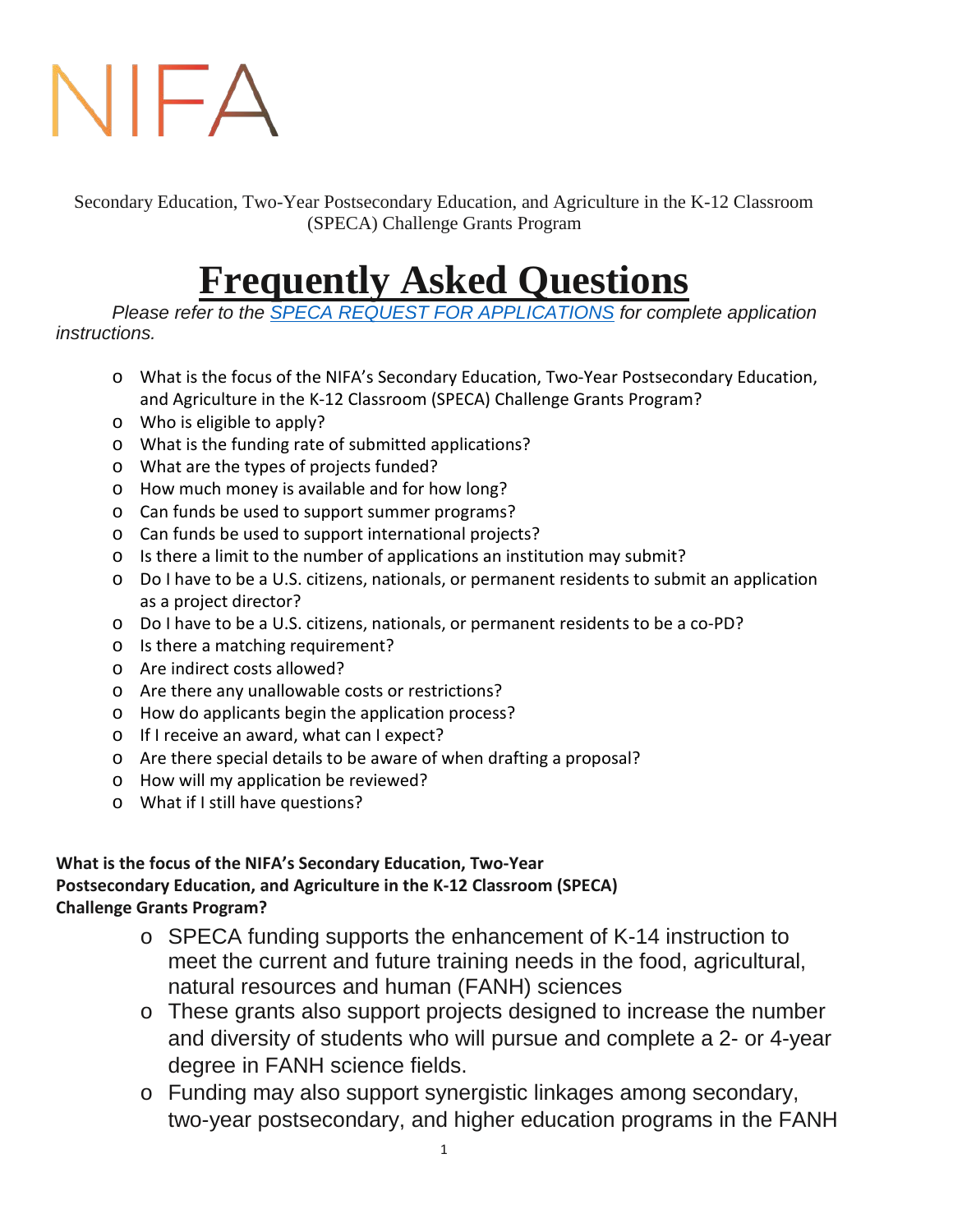sciences in order to advance excellence in education and encourage more young Americans to pursue and complete a baccalaureate or higher degree in the FANH sciences.

### **Who is eligible to apply?**

- o Public secondary schools—applicant must be school, not district.
- o Junior and community colleges
- o Institutions of higher education.
- o Nonprofit organizations

# **What is the funding rate of submitted applications?**

o The funding rate for FY 2018 was 12%

#### **What are the types of projects funded?**

- o Curriculum Development;
- o Instructional Delivery Systems;
- o Experiential (hands-on) Learning for Students;
- o Faculty preparation and enhancement for teaching;
- o Facilitating Interaction with Other Academic Institutions;
- o Planning for Future Project Applications.

#### **How much money is available and for how long?**

- o There are four types of projects and four funding levels. They are as follows:
	- Regular Grants (single projects) \$50,000 total, not per year for 24-36 months. Note: although the project director is not required to share funds in this option, projects should support more than just one class or instructor. A single project should have a broad student impact to be competitive.
	- Collaborative Grant Type 1 (CG1) (Applicant + One or more Partners) \$150,000, total, not per year for 24-36 months.
	- Collaborative Grant Type 2 (CG2) (Applicant + Two or more Partners)

\$300,000 total, not per year for 24-36 months.

CG2 applications must document how the project will address four key sets of impacts:

- Address National Challenge
- Expand recruitment into FANH science
- Improve retention of FANH science students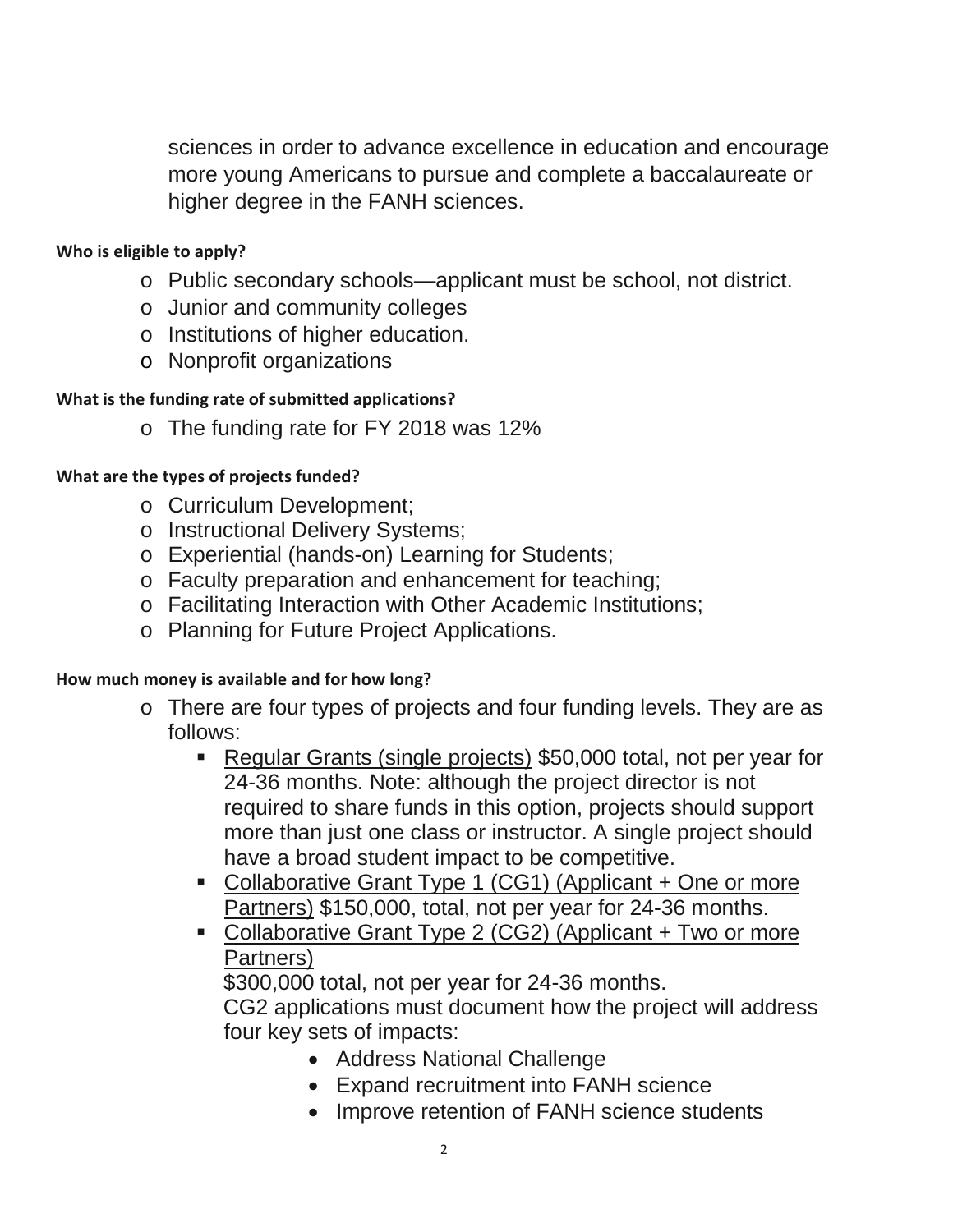• Inform FANH science teaching community of best practices

**Can funds be used to support summer programs?**

o Yes

**Can funds be used to support international projects?**

o Yes

**Is there a limit to the number of applications an institution may submit?**

- o Only one application may be submitted by each institution
- o A single institution may only have one active SPECA award at a time

**Do I have to be a U.S. citizens, nationals, or permanent residents to submit an application as a project director?**

o Yes

**Do I have to be a U.S. citizens, nationals, or permanent residents to be a co-PD?**

o No

**Is there a matching requirement?**

o NO

# **Are indirect costs allowed?**

- o Yes. Indirect costs are allowed up to 30%
- o If the majority of project activities are taking place off-site, offcampus indirect cost rates should be charged.
- o For more information see:<http://nifa.usda.gov/indirect-costs>

#### **Are there any unallowable costs or restrictions?**

- o Grant funds may not be used for student tuition or scholarships.
- o Promotional items (e.g., T-shirts and other give-a-ways) and food

functions (e.g., cookouts or other social meal gatherings) are considered 'entertainment' expenses, and are also not allowed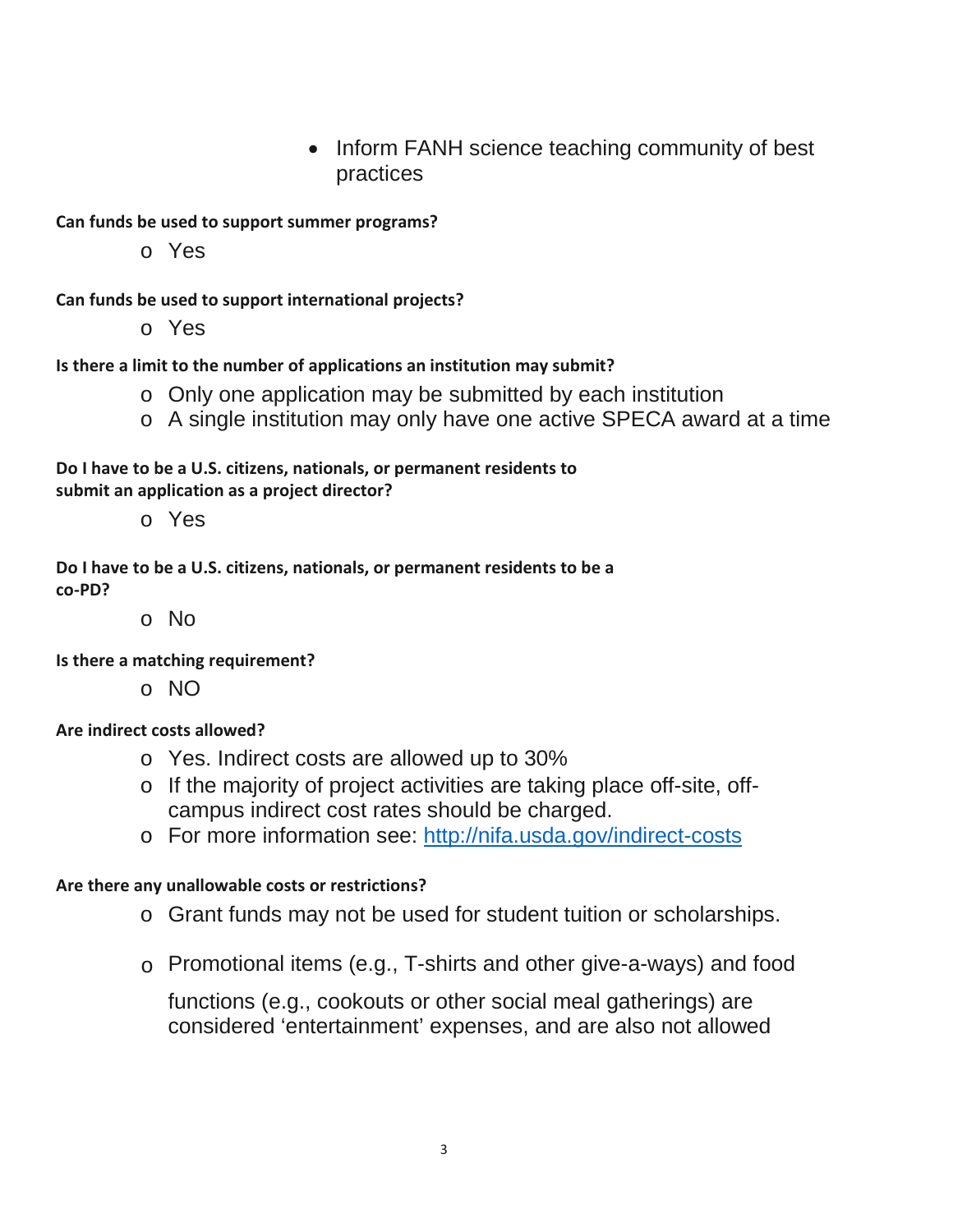**How do applicants begin the application process?** 

- o STEP 1: Read the SPECA Request for Applications (RFA) on NIFA's website. (www.nifa.usda.gov and search for SPECA) You can also access the RFA page here: http://tinyurl.com/js6n29g
- o STEP 2: Ensure your school is registered with Grants.gov. All of NIFA's c[ompetitive grants rec](http://www.nifa.usda.gov/)eive their proposals through Grants.gov. You will need to register for [Grants.gov and SAM. Re](http://tinyurl.com/js6n29g)gistration may take up to a month so you will need to finish this process as soon as possible. This site can guide you through the Grants.gov registration process: http://www.grants.gov/web/grants/applicants/organizationregistration.htm
- o STEP 3: Follow the RFA instructions carefully. We are not able to accept a[pplications that do not meet the guidelines included in the](http://www.grants.gov/web/grants/applicants/organization-registration.htm) [RFA.](http://www.grants.gov/web/grants/applicants/organization-registration.htm)
- $\circ$  STEP 4: Be sure to file the application in Grants.gov before the deadline. We do not accept late applications.

# **If I receive an award, what can I expect?**

- $\circ$  A minimum of six months will be needed to process awards after the application deadline
- o You will also have to provide annual reporting—both financial and project reports annually throughout the life of the grant

# **Are there special details to be aware of when drafting a proposal?**

- o Applications will not go through in Grants.gov unless all pages are in PDF format
- o Applicants should use the program code SPECA, a change from previous years
- o Page limits are strictly enforced.
	- 20 pages double spaced, plus up to five additional pages for tables and figures
	- Tables and figures can be included in the body of the narrative